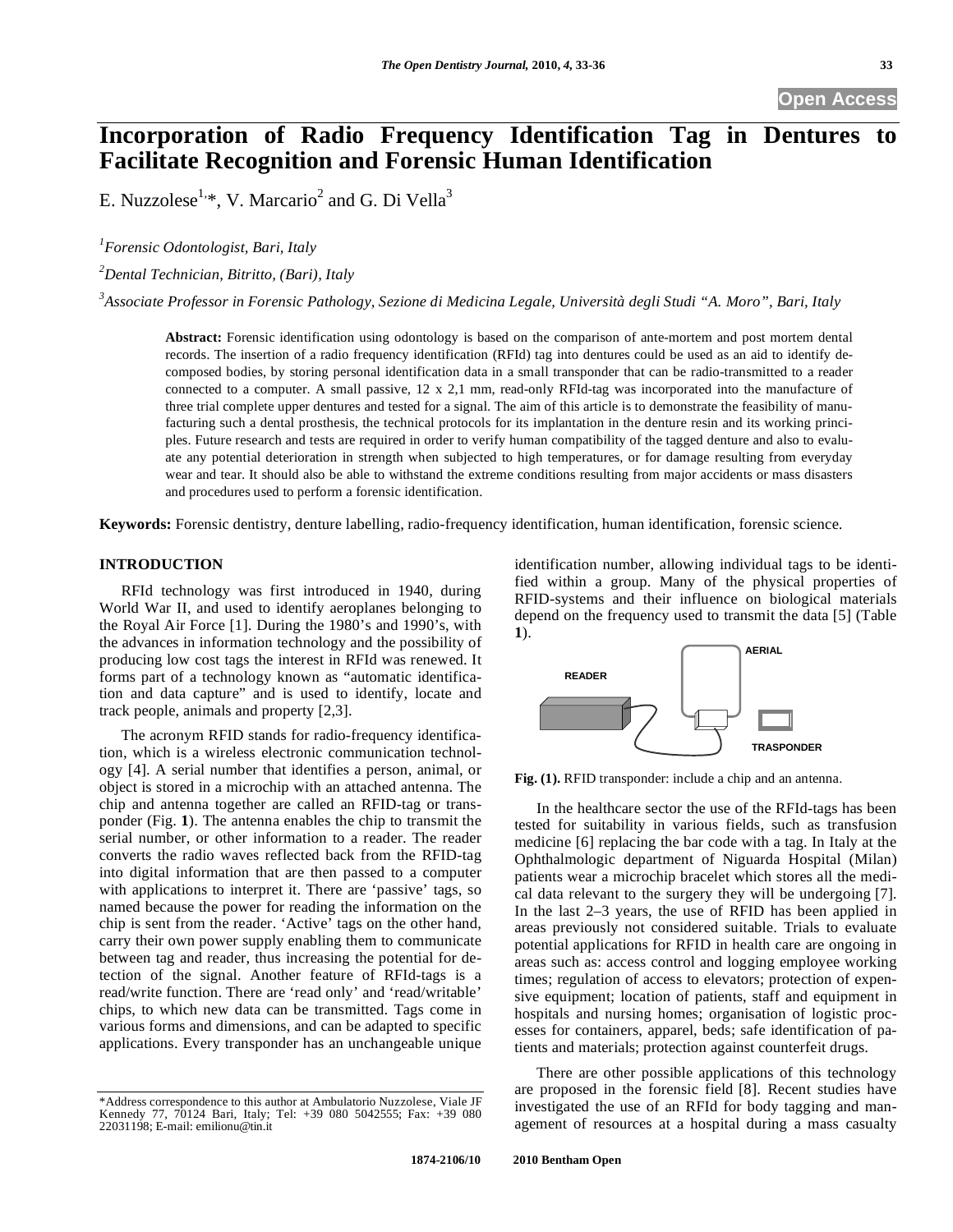#### **Table 1. Frequencies Used for RFID, Read Distances and Some Typical Applications**

**Table 1 -** Frequencies used for RFID, read distances and some typical applications

**Frequency Range Reading Applications** Low Frequency (LF) 30–500 kHz 0·1–0·3 m Access control, storage administration, animal marking High Frequency (HF) 10–15 MHz 0·1–1·0 m 'Smart Labels' (13·56 MHz), logistic and management. Ultra High Frequency (UHF) 0·3–3 GHz 1·0–30·0 m problems with fluids Toll collect systems, boxcar detection



**Fig. (2).** Passive, 10 mm length, torpedo shaped, read-only low frequency tag.



**Fig. (3).** RFId tag Reader to be connected to a computer in the keyboard jack.

situation, such as during the tsunami disaster in 2004 by the Austrian DVI team [9]. The RFId technology can be also employed as an aid for forensic dental identification based on the comparison of ante-mortem and post-mortem dental records, by placing a small transponder in teeth [10,11] and dental prostheses [12,13]. Determining the various individual characteristics of the human dentition has proved an effective aid in the task of identification. Edentulous people on the other hand, have lost all or most of the key features that have proven valuable in such cases, hence the identification process is made much more difficult unless the victims wear marked dentures [14]. Over the years various denturemarking systems have been trialled [15, 16]. These can be divided into surface marking and inclusion methods. Inclusion methods involve the incorporation of metallic or nonmetallic labels, barcodes [17] or microchips [18, 19]. The RFId small transponder has not been popular owing to its high cost and relative unavailability. An attempt was made therefore to develop a denture marking system which improves on previous systems in terms of its simplicity, cost



**Fig. (4).** Signal transmitted displayed on the pc monitor under a word processor.

and effectiveness, with particular emphasis on the amount of storable data.

The information obtained from this study should be considered as a preliminary test of RFId-tags for forensic deployment, and give some indications as to optimum design, choice and implantation of the ideal tag in a complete upper denture.

#### **EQUIPMENTS AND MATERIALS**

The tags used in this experiment were provided by an Italian RFId manufacturer (MRFID Network). Passive, 12 mm length X 2,1 mm width, torpedo shaped, read-only low frequency tags were chosen (Fig. **2**). Only low frequencies, 125 - 134 kHz, are employed for veterinary use and are also acceptable for human use. The small RFId-tag was incorporated into three sample complete upper dentures. No special training or a dental technician is required and the device incorporation can be made in the dental office.

The transponder contains no batteries and is hermetically sealed in a protective tube. The reader energizes the transponder by means of an electromagnetic field emitted via the reader's antenna. The reader is connected to a computer in the keyboard jack and the signal is displayed on the pc monitor using a word processor (Figs. **3-4**).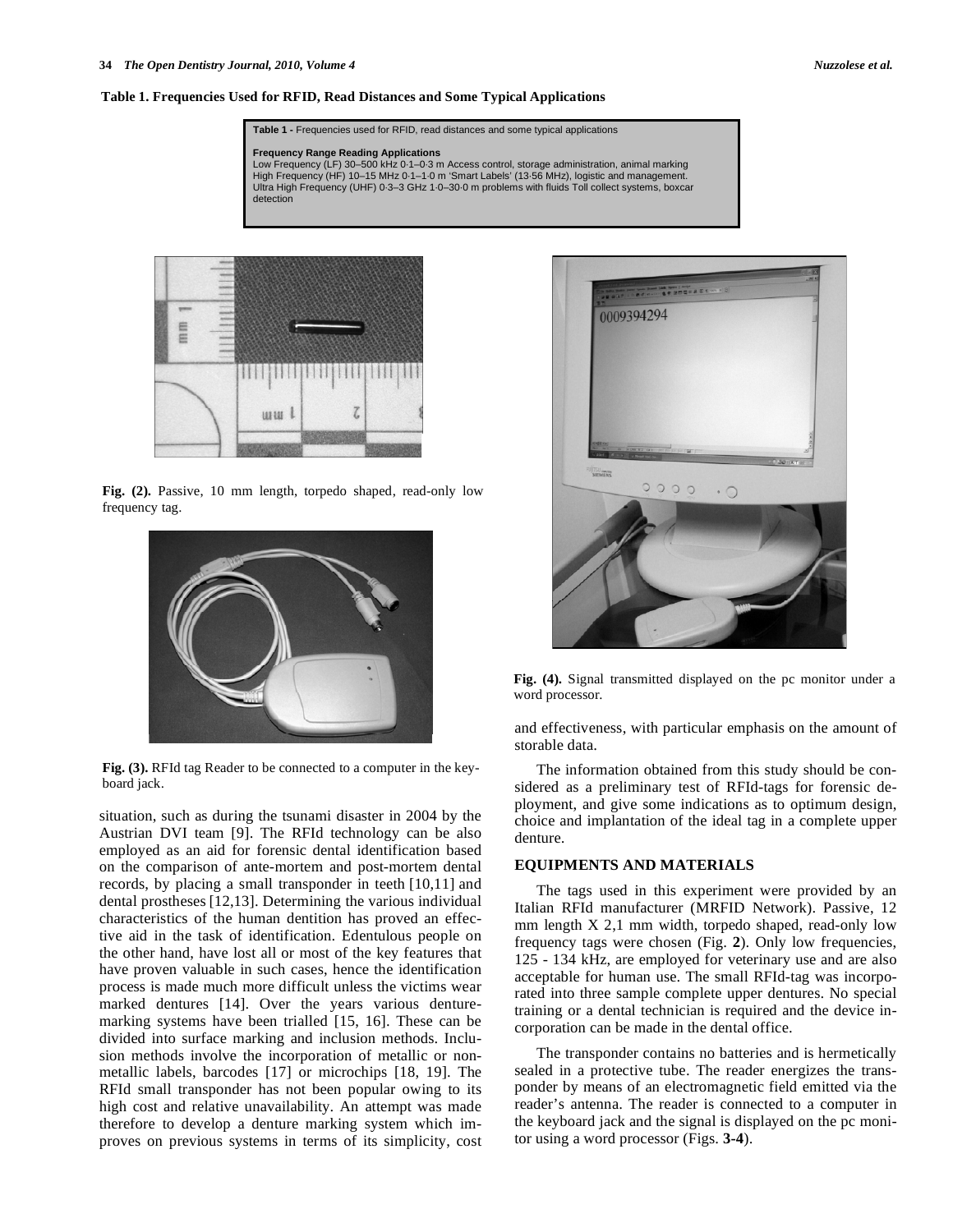

**Fig. (5).** 12 mm x 3 mm in depth depression is made in the denture's external surface with a carbide bur.



**Fig. (6).** Depression prepared in the denture ready for the tag incorporation.

#### **PROCEDURES AND RESULTS**

A 12 mm X 3 mm in depth depression was made in the denture's external surface with a carbide bur (Figs. **5-7**). This dimension is required to incorporate the tag without structurally weakening the denture. The tags were positioned so that their long axes were placed parallel to occlusal plane, with the antenna orientated mesially. The tag was covered with pink auto polymerizing acrylic resin (Kulzer Heraus-Kulzer, Germany) eliminating any trapped air bubbles. The denture was then processed in a pressurized container with warm water (40°, 25 psi), and was finally finished and polished (Fig. **8**). The three RFId-tag implanted dentures were tested to verify the efficacy and range of data transmission. The reader sends a coded signal that is returned by the transponder, and then converts it into readable data. The tag was visible even when embedded in pink acrylic resin. The read out was positive. The optimum read-out position in the *in vitro* test was achieved with the reader perpendicular to the long axis of the microchip, with a maximum scanning range c. 1 cm.

## **DISCUSSION**

The object of this article is to demonstrate the feasibility in the manufacture of a dental prosthesis with an incorpo-



**Fig. (7).** The tag is covered with pink auto polymerizing acrylic resin.



**Fig. (8).** Denture, with incorporated, RFId finished and polished.

rated radio frequency identification tag, the technical procedures for its incorporation in the denture resin and its working principles. There are several advantages in using this labeling system. The dentist without requiring special training or a dental technician can easily set the tag in the denture, since every dental surgery is equipped to carry out prosthetic adjustments and has auto polymerizing acrylic resin. Because of the tag's size there is no real weakening of the denture as would be expected with metallic markers. Should the patient need laboratory reline or rebase there is no need to remove the device from the denture before reline/rebase and finishing procedure.

Finally, the cost for an RFId tag is nowadays around US\$ 20, making the procedure a viable option. Estimates suggest that the cost of "smart labels" will reduce further making the procedure extremely cost-effective. It is also worth mentioning that, a European sanitary regulation, European directive 9342C implemented in 1993, requires that prosthesis provided by a laboratory to a dentist be accompanied by a record, either paper or digital, which includes the history of manufacture of the item.

As with any new technology, data protection and privacy issues must necessarily be considered. The results obtained from our *in vitro* test, and in other similar experiments [20] indicate that it would be extremely unlikely that patient pri